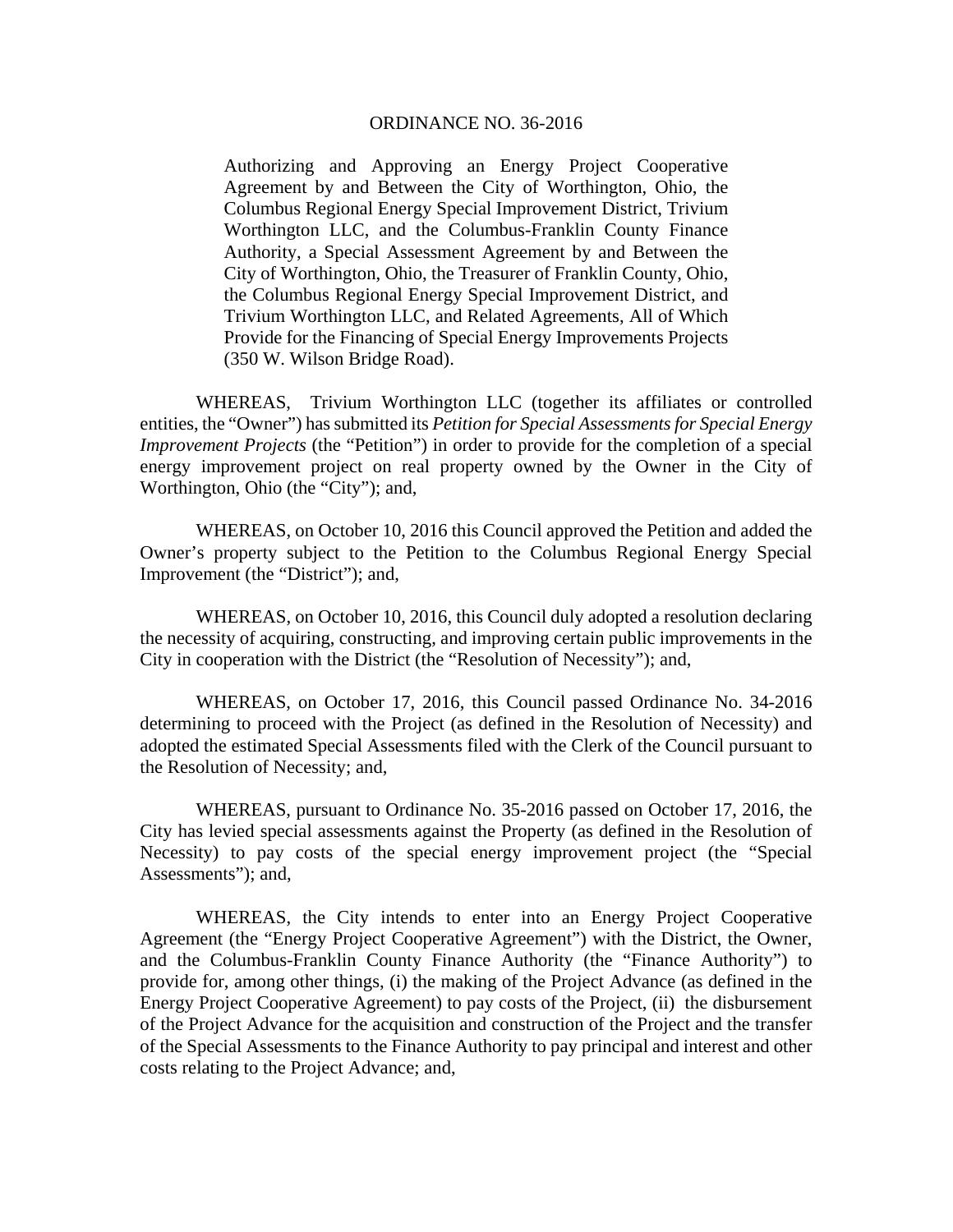## ORDINANCE NO. 36-2016

WHEREAS, to provide for the security for the Project Advance and for administration of payments on the Project Advance and related matters, the City intends to enter into the Special Assessment Agreement with the Franklin County Treasurer, the District, and the Owner.

NOW, THEREFORE, BE IT ORDAINED by the Council of the Municipality of Worthington, County of Franklin, State of Ohio:

SECTION 1. That each capitalized term or definition not otherwise defined in this Ordinance or by reference to another document shall have the meaning assigned to it in the Resolution of Necessity.

SECTION 2. That this Council hereby approves the Energy Project Cooperative Agreement, a copy of which is on file in the office of the Clerk of Council. The City Manager, the Finance Director, the Economic Development Manager, or any one of them shall sign and deliver, in the name and on behalf of the City, the Energy Project Cooperative Agreement, in substantially the form as is now on file with the Clerk of Council. The Energy Project Cooperative Agreement is approved, together with any changes or amendments that are not inconsistent with this Ordinance and not substantially adverse to the City and that are approved by the City Manager, the Finance Director, or the Economic Development Manager on behalf of the City, all of which shall be conclusively evidenced by the signing of the Energy Project Cooperative Agreement or amendments to the Energy Project Cooperative Agreement.

SECTION 3. That this Council hereby approves the Special Assessment Agreement a copy of which is on file in the office of the Clerk of Council. The City Manager, the Finance Director, the Economic Development Manager, or any one of them shall sign and deliver, in the name and on behalf of the City, the Special Assessment Agreement, in substantially the form as is now on file with the Clerk of Council. The Special Assessment Agreement is approved, together with any changes or amendments that are not inconsistent with this Ordinance and not substantially adverse to the City and that are approved by the City Manager, the Finance Director, or the Economic Development Manager on behalf of the City, all of which shall be conclusively evidenced by the signing of the Special Assessment Agreement or amendments to the Special Assessment Agreement.

SECTION 4. That the City is hereby authorized to enter into such other agreements that are not inconsistent with the Resolution of Necessity and this Ordinance and that are approved by the City Manager, the Finance Director, or the Economic Development Manager on behalf of the City, all of which shall be conclusively evidenced by the signing of such agreements or any amendments to such agreements.